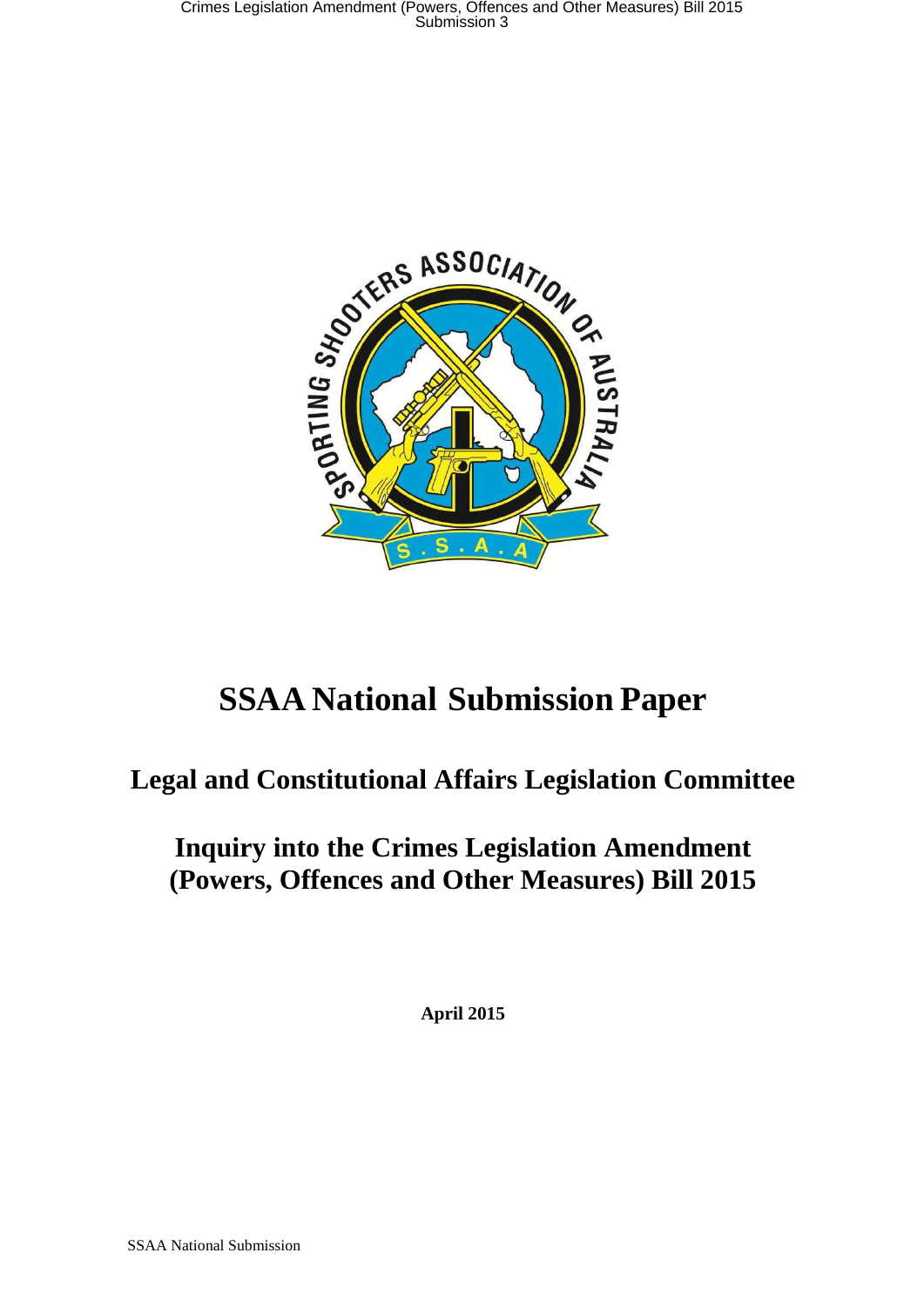#### **SSAA National Summary Statement**

As the largest membership organisation representing the shooting sports and recreational hunting in Australia, the Sporting Shooters' Association of Australia (SSAA National) welcomes this opportunity to provide comment to the Inquiry into the Crimes Legislation Amendment (Powers, Offences and Other Measures) Bill 2015 (the Bill).

The SSAA was established in 1948 with the aim of promoting the shooting sports and protecting the interests of licensed firearm owners. Today, we represent almost 170,000 members across the country who regularly partake in their chosen sport, recreation and employment, which involves the legitimate use of legal firearms. In addition to this, the SSAA has official Non-Government Organisation (NGO) status with the United Nations and regularly participates in national and international discussions.

The illicit firearms market is of some concern to the licensed shooter as the media often link the legitimate firearm owner, who has gone through the checks and balances to be granted this freedom, with the unlicensed, illegal firearm user. This is despite the Australian Institute of Criminology (AIC) time and time again finding that it is the unlicensed person with an unregistered, illegal firearm who is responsible for crimes involving firearms<sup>1</sup>. In almost all cases, the crimes are drug, gang and organised crime related.

Further reports show that just one in 20 of an estimated two million sea containers (or around 100,000  $7$ m-equivalent units) are inspected upon arrival in Australia each year<sup>2</sup>, clearly pointing to porous borders that allow for illegal firearms to enter into our country. The SSAA has long called for an increase in funding and resources for the Australian Customs and Border Protection Service to target this country's  $\overline{\$15}$  billion per annum serious organised crime industry<sup>3</sup>. In the past, however, governments have legislated against the licensed owner in a misguided attempt to address public safety concerns. Therefore, SSAA National cautiously welcomes the amendment to the Bill as it shows a real attempt by the government to address the growing illicit market.

The SSAA has and always will support evidence-based decision making, and supports measures that combat criminals and their use of illegal firearms. The SSAA is pleased to see the government focusing on the illicit market and proposing legislation that does not unnecessarily further burden the legitimate licensed owner. There is no need to further legislate against licensed firearm owners who are law-abiding members of the public that are partaking in legitimate sporting and recreational pastimes.

 $\overline{\phantom{a}}$ 

<sup>&</sup>lt;sup>1</sup> Dearden, J & Jones, W 2008, 'Homicide in Australia: 2006-07 National Homicide Monitoring Program annual report', Australian Institute of Criminology.

<sup>2</sup> Ferguson, J 2015, '5pc of imports get asbestos check, estimates hearing told, *The Australian.*

<sup>&</sup>lt;sup>3</sup> Clare, J 2012, 'Minister Clare announces new laws to fight organised crime', SSAA National.